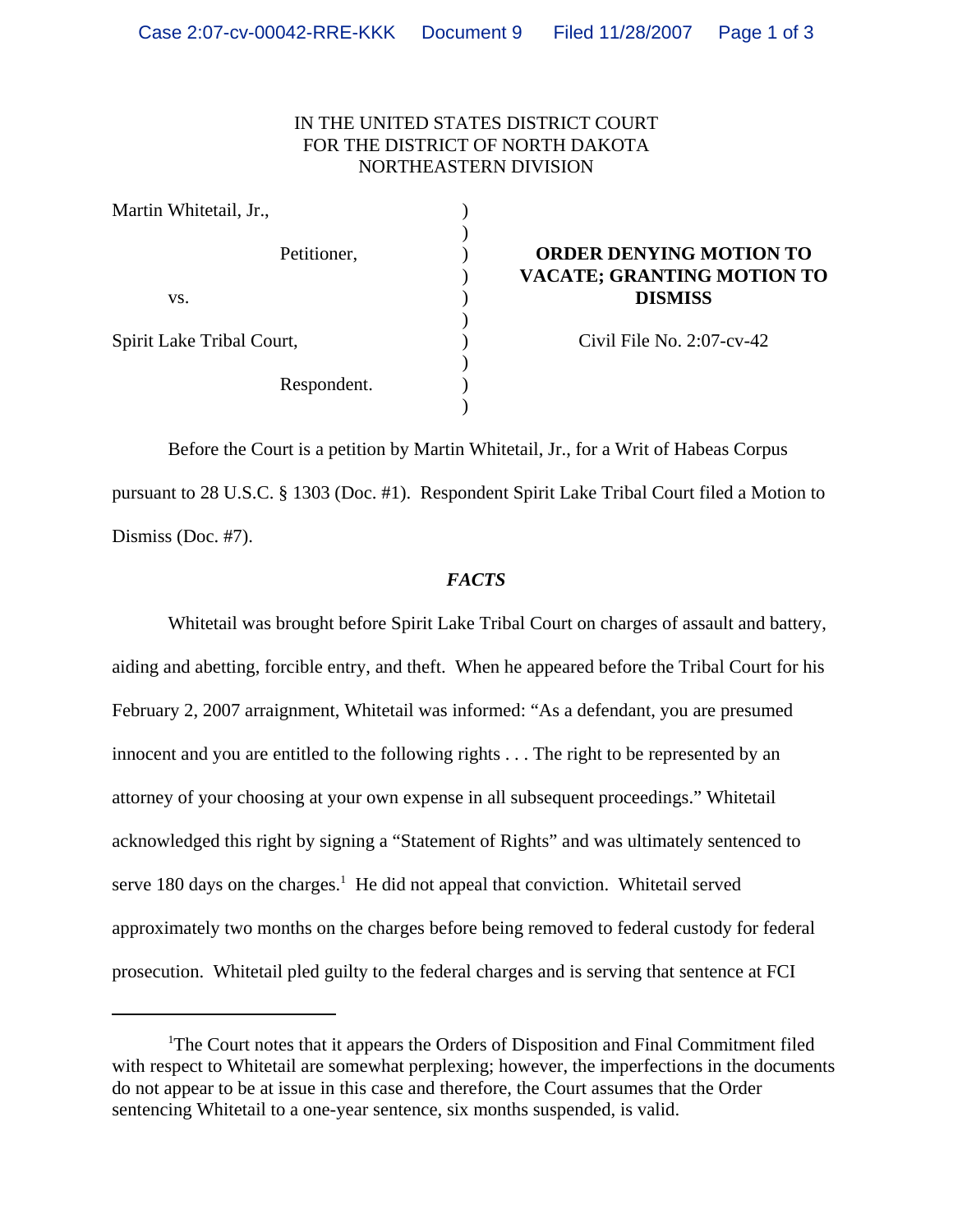Oxford. Whitetail has approximately four months left to serve on the tribal sentence.

### *DISCUSSION*

Writs of habeas corpus are available in federal court to test the legality of detention ordered by an Indian tribe. 25 U.S.C. § 1303. However, the tribal exhaustion doctrine "favors exhaustion of available remedies in tribal court before a collateral or parallel federal court action may proceed." Gaming World Intern., Ltd. v. White Earth Band of Chippewa Indians, 317 F.3d 840, 849 (8th Cir. 2003). This requirement is a matter of comity but has some flexibility, Necklace v. Tribal Court of the Three Affiliated Tribes of the Fort Berthold Reservation, 554 F.2d 845, 846 (8th Cir. 1977), and is "prudential, rather than jurisdictional." Gaming World, 317 F.3d at 849.

The parties agree that habeas review by the Spirit Lake Tribal Court is not presently available because of a Tribal Code requirement that such review be conducted while a person is actually imprisoned within the jurisdiction of the Tribe. The Tribal Court argues that the current unavailability of habeas corpus review does not negate the exhaustion process for two reasons: 1) After completion of his federal sentence, Whitetail will ultimately be returned to the jurisdiction of the Spirit Lake Tribal Court to serve the remainder of his tribal sentence, at which time he will be free to pursue the Great Writ in Tribal Court; and 2) Whitetail has other remedies within Tribal Court currently available to him, such as filing a motion to set aside the conviction, and an order disposing of such a motion would be appealable.

In Necklace, the Eighth Circuit Court of Appeals stated that in determining whether to require exhaustion of tribal remedies, a court should "weigh[] the need to preserve the cultural identity of the tribe by strengthening the authority of the tribal courts, against the need to